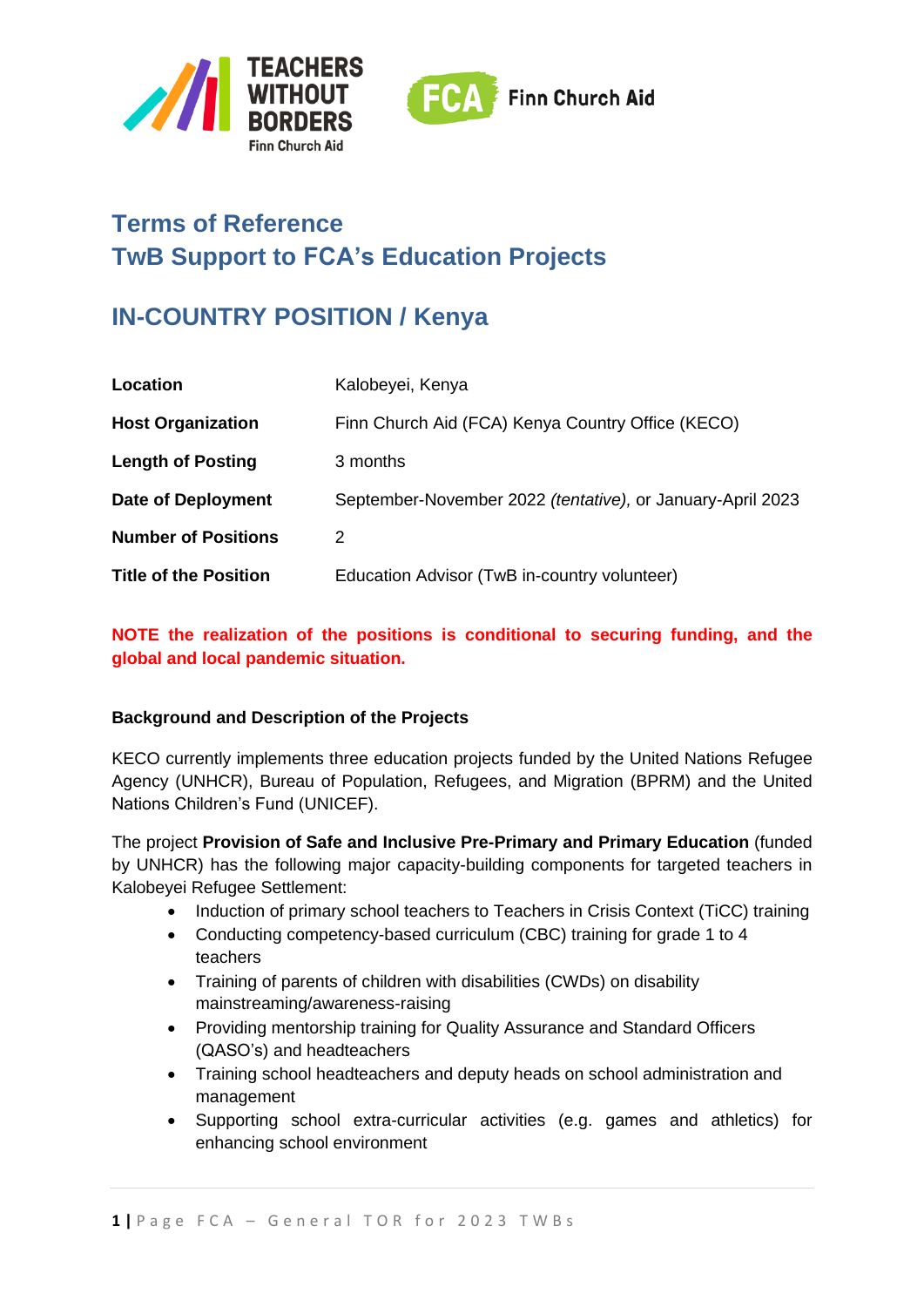



The project **Right to Inclusive and Safe Education in Kalobeyei** (RISE, funded by PRM**)**  has the following major capacity-building components for the targeted teachers and learners:

- Provision of Psychosocial Support (PSS) for teachers in target primary schools,
- Supporting children's clubs to enable peer to peer support system development in schools
- Training of teachers on the TiCC
- Support continuous professional development (CPD) opportunities for teachers through peer coaching and teacher learning circles (TLCs)
- Building the capacity of teachers on the inclusion of PSS in teaching
- **NB. The realization of the position is dependent on securing the continuation of funding.**

Under tentative extension to UNICEF funded project *Improving Access to Safe and Inclusive Education for Children in Kalobeyei Settlement*, FCA has the following proposed teacher and school capacity building components for Kalobeyei Refugee Settlement in line with emerging trends in remote and blended learning:

- Training of primary school teachers on effective accelerated education (AE) pedagogy and methods
- Training of primary school teachers on effective competence-based curriculum (CBC) delivery in schools
- Provision of mentorship and remedial classes to support improvement on science and mathematics subjects for class 7 and 8 learners in the target schools
- Training of teachers, and health clubs members on sustainable operation and maintenance of WASH facilities, and hygiene promotion especially for learners with disabilities.
- Provision of Mental Health and Pyschosocial Support (MHPSS) sessions to targeted learners in Kalobeyei Settlement schools
- Advocacy and capacity building to caregivers/parents on the importance of educating and supporting learners with special needs
- **NB. The realization of the position is dependent on securing the continuation of funding.**

## **The Main Tasks May Include (Depending on the Project and Timely Priorities)**

- Plan and conduct training and mentorship of teachers and school heads e.g. on learner-centered pedagogy, blended learning, inclusive and special needs education (including relevant material and tools)
- Conduct classroom observation and support supervision in mainstream classes for improved quality of teacher professional competence, teaching/learning and learners achievement